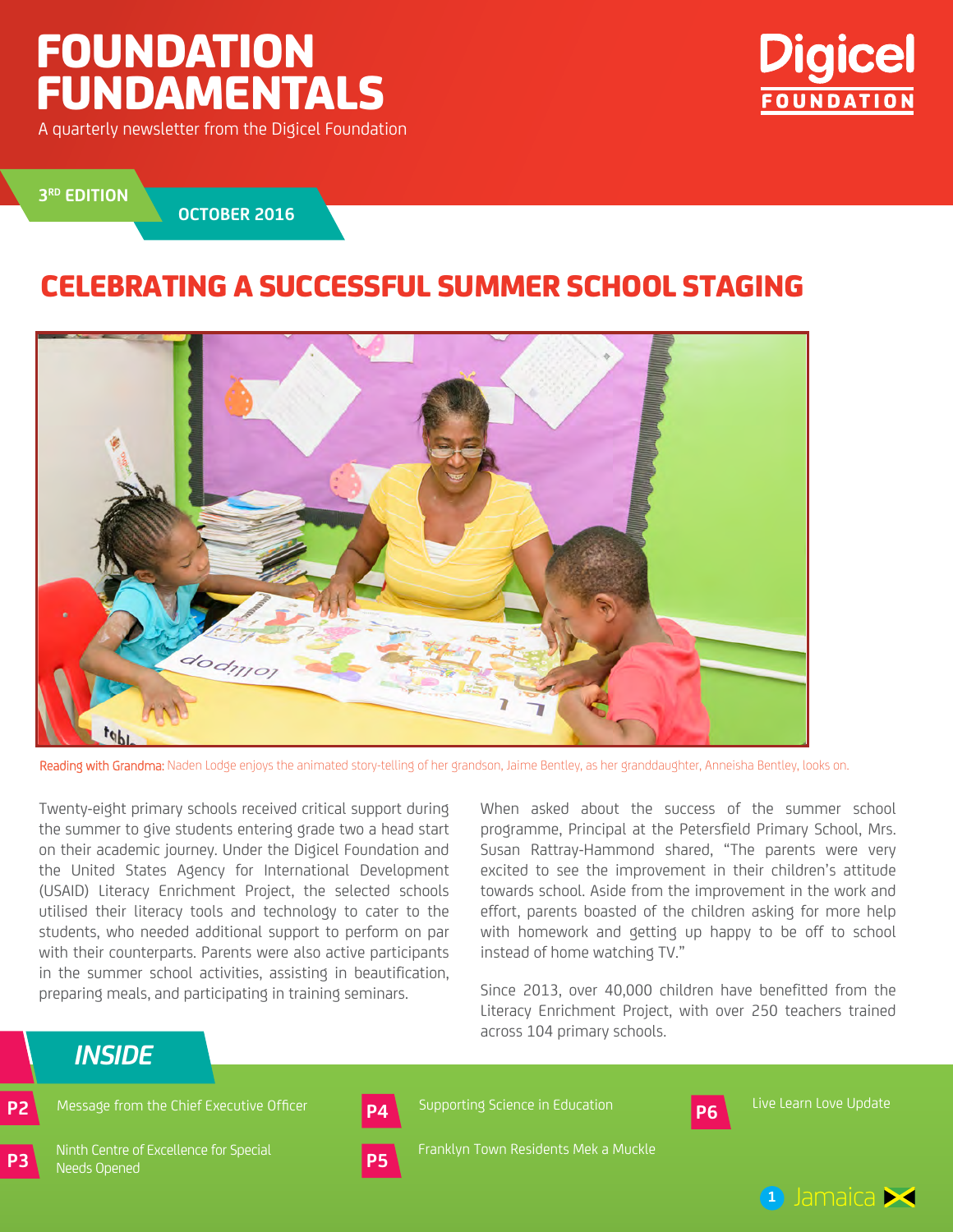# Message from our CEO

We are, again, at the end of another quarter with so much to celebrate. As we approach the end of our 2013-2016 Strategic Development Plan, we are in high spirits as we look at the growth and advancement enjoyed by our community partners.

Over the last three months, we have heard from parents, teachers, business owners, and development practitioners who continue to share their stories of success – great and small. From the reopening of the Franklyn Town Outreach Centre, to the improved therapeutic care for children with special needs, we are convinced that our efforts continue to make a difference in the lives of many Jamaicans.

I must say a very special thank you to Nikuma Fuller, our second place winner in the Live, Learn, Love the Foundation competition. Her kind contribution to the Kellits Primary School of a Literacy Enrichment Cart will redound to the benefit of hundreds of young minds, eager to learn and excel. Her goal of ensuring that more rural youth have access to learning tools is proof of the passion of our Digicel staff to help communities flourish.

We are inching closer to achieving our goal of constructing 10 Centres of Excellence for children with Special Needs. We opened our ninth Centre of Excellence this quarter with the support of UNICEF's Global Special Olympics Messenger, Lucy Meyer, as a vibrant participant, interacting and exchanging gifts with students at the Montego Bay Learning Centre. This Centre compliments the existing support being given to over 500 special needs children across the island. Nine down, one more to go!

As we head even further into the academic year, we reflect on the success of our summer school programme and its ability to accelerate learning for primary school children entering grade two. The overwhelming support of parents and the dedication of the teachers to executing a meaningful summer programme is an extraordinary show of commitment to improving literacy and numeracy in Jamaica. With 86% mastery achieved so far, the Foundation will continue to support each of the 104 schools we serve to reach the 100% mark.

The journey continues to be rewarding for the hardworking Foundation staff and board, but we know there is more to do. With the continued support of our private and public sector partners, we are confident that we can help build a better stronger Jamaica.

**Samantha Chantrelle CEO, Digicel Jamaica Foundation**





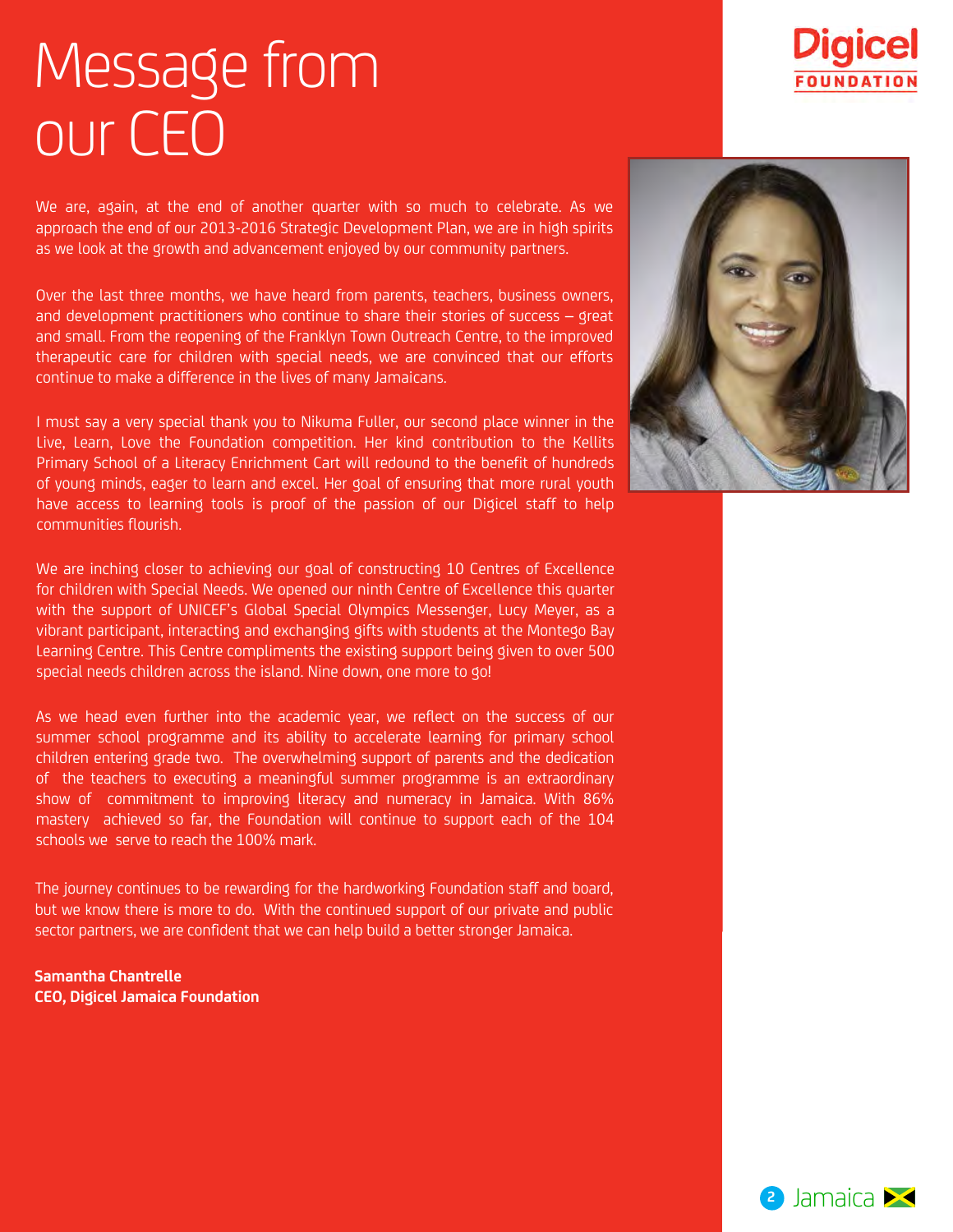

## NINTH CENTRE OF EXCELLENCE FOR SPECIAL NEEDS OPENED

Over 60 children with special needs will benefit from an extensively renovated state of the art facility, which was officially opened on Wednesday, September 21, 2016. The Digicel Foundation partnered with the Montego Bay Learning Centre to open its ninth Centre of Excellence for Special Needs in Catherine Hall, Montego Bay. This Centre will be jointly utilised by the Jamaica Association on Intellectual Disabilities (JAID) and the Ministry of Labour and Social Security's Early Stimulation Plus (ESP) Programme.

The Montego Bay Learning Centre is fully equipped to support children with a wide range of physical, behavioral, and intellectual disabilities. Parents will also be trained to replicate the exercises done at the Centre in their homes, to enable sustained developmental therapy for students.

Deborah Bryson Jones, Vice Principal at the institution, said, "Before, we used to have classrooms separated by chalkboards because of how cramped we are but now we have selfcontained classrooms so the students are comfortable. Additionally, we have been able to expand and improve skills training. We now have a much bigger kitchen so we have more practical classes for our students."

The Digicel Jamaica Foundation's Centre of Excellence programme strengthens the capacity of special needs institutions to cater to special needs and is committed to building to 10 Centres of Excellence by the end of 2016.

The newly renovated Centre of Excellence 9, Montego Bay Learning Centre



UNICEF Special Olympics Messenger, Lucy Meyer, with Kashara Morgan, Rockell Frater (L-R) at the opening of Centre of Excellence 9 in Montego Bay



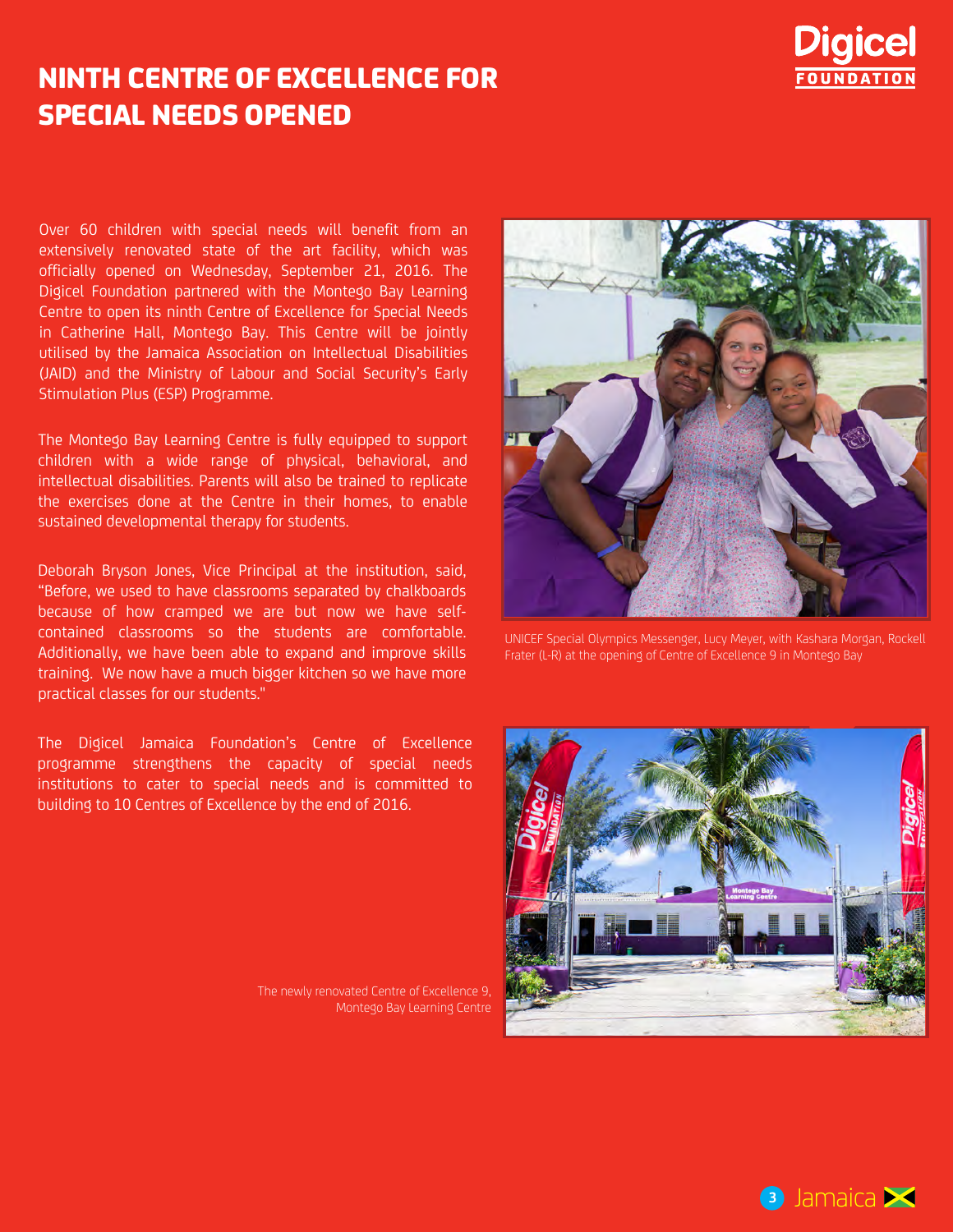### SUPPORTING SCIENCE IN EDUCATION



Students in Western Jamaica were mentally challenged to imagine, experiment and create over the summer holidays. One hundred students spent their summer holiday enrolled in the county's first Science and Robotics Summer Camp. Six mobile labs equipped with state-of-the-art scientific equipment were provided by Digicel Foundation to support the second staging of the Summer Knowledge Donation Camp in Lucea, Hanover, at the Bioprist Knowledge Park.

Ten-year-old camp attendee, Sassieann Peterkin, was excited to return to the camp for a second year. She shared, "I don't usually do so well in science but last year when I came I learned so much. I even made my own baby powder after all the experiments they showed me. When I went back to school, I ended up getting 100% in my science exams so my mother made sure that I was here again this year."

Vice Chairman of Digicel Foundation, Joy Clarke said, "The Digicel Foundation is committed to enriching the overall learning experience through technology and innovation. We have provided mobile labs in 32 high schools across the island, and will introduce these labs to 10 additional schools by December 2016, thereby increasing the quality and quantity of resources for education in science, mathematics – and now robotics - at the high school level."

The Mobile Science Labs Project, initiated in 2014, falls under the Digicel Foundation's Innovation in Education portfolio and is conducted in partnership with the Ministry of Education.



Sassiean Peterkin (left) takes notes as her camp mate conducts an experiment using the Mobile Science Laboratory donated by Digicel Foundation for the Summer Knowledge Donation Camp in Hanover.



Students engaged in a visual experiment with one eye closed, at the Summer Knowledge Donation Camp in Hanover. The Digicel Foundation partnered with the camp's organisers to provide six mobile labs for the



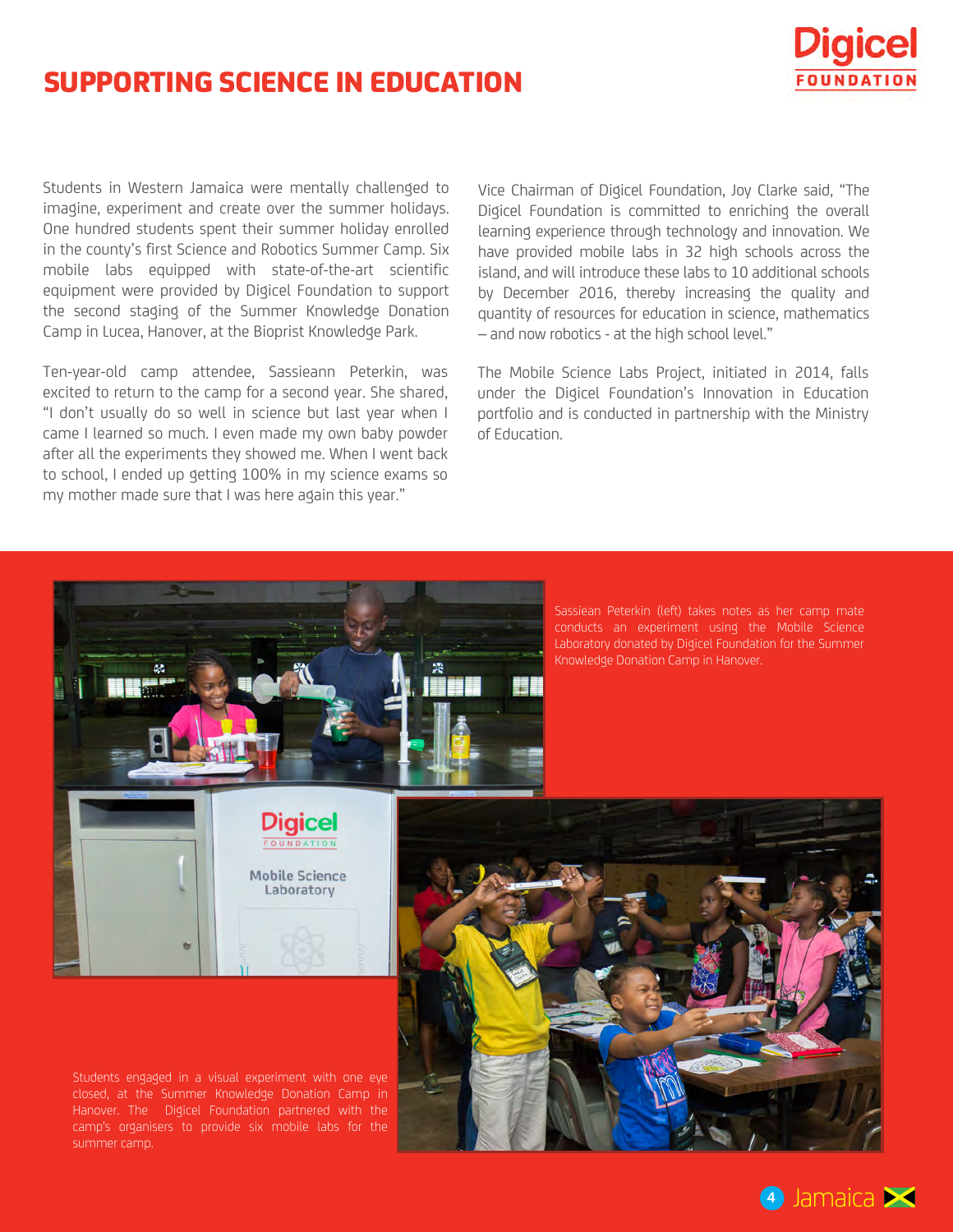### **FRANKLYN TOWN RESIDENTS MEK A MUCKLE**





Rev Claude Ellis (right) gives a tour of the now reopened Franklyn Town Church Community Outreach Centre; participating is Public Relations and Engagement Manager at Digicel Foundation, Krystal Tomlinson (second right).

As the Foundation continues on its mission to help build a better future, we celebrate - along with our partners from the Franklyn Town Church of God - the reopening of their Community Outreach Centre, which has been out of commission for several years. The Church had been tirelessly raising funds to create a safe space for children to learn and complete their assignments as most do not have computers at home.

The Centre now provides the community with a computer lab that boasts 10 computers, library and printing services, and an outdoor study area in a bid to promote educational growth for Franklyn Town Community residents.

Officiating Pastor Rev. Claude Ellis was grateful to be able to reopen the doors, stating "We are blessed to have the support of Digicel Foundation, which provided us with the financial support to complete this worthwhile project. With the support of the community, we know that these facilities will improve the chances of success for every child as they will have the support and access to technology that they need."

In February 2016, an application was submitted to the Digicel Foundation's Mek A Muckle Programme seeking financial support to purchase a central processor that would allow the 10 computers to host up to 180 student profiles.

Digicel Foundation's Public Relations and Engagement Manager, Krystal Tomlinson, who was present at the launch said, "The Foundation is always looking for ways to partner with Jamaicans who are truly dedicated to serving and building their communities. There is no better way to ensure sustainable and impactful projects than with the community members leading and owning the process as is happening in Franklyn Town."

With the first stage of the project launched, the Franklyn Town Church of God has vowed to stay committed to supporting the creation of a child-friendly environment for children in the community, with plans in place to expand, restock and reopen their existing library.

The Mek A Muckle Initiative was established in 2015 to provide assistance for community-led projects and institutions that would not usually qualify for our Small Grants Funding. With an investment of over J\$4 milli[on,](https://www.facebook.com/Respectjamaica/)  there are 28,000 Jamaicans benefiting from the operations of the 40 beneficiaries with community projects in the areas of sports, special needs, education and entrepreneurship.